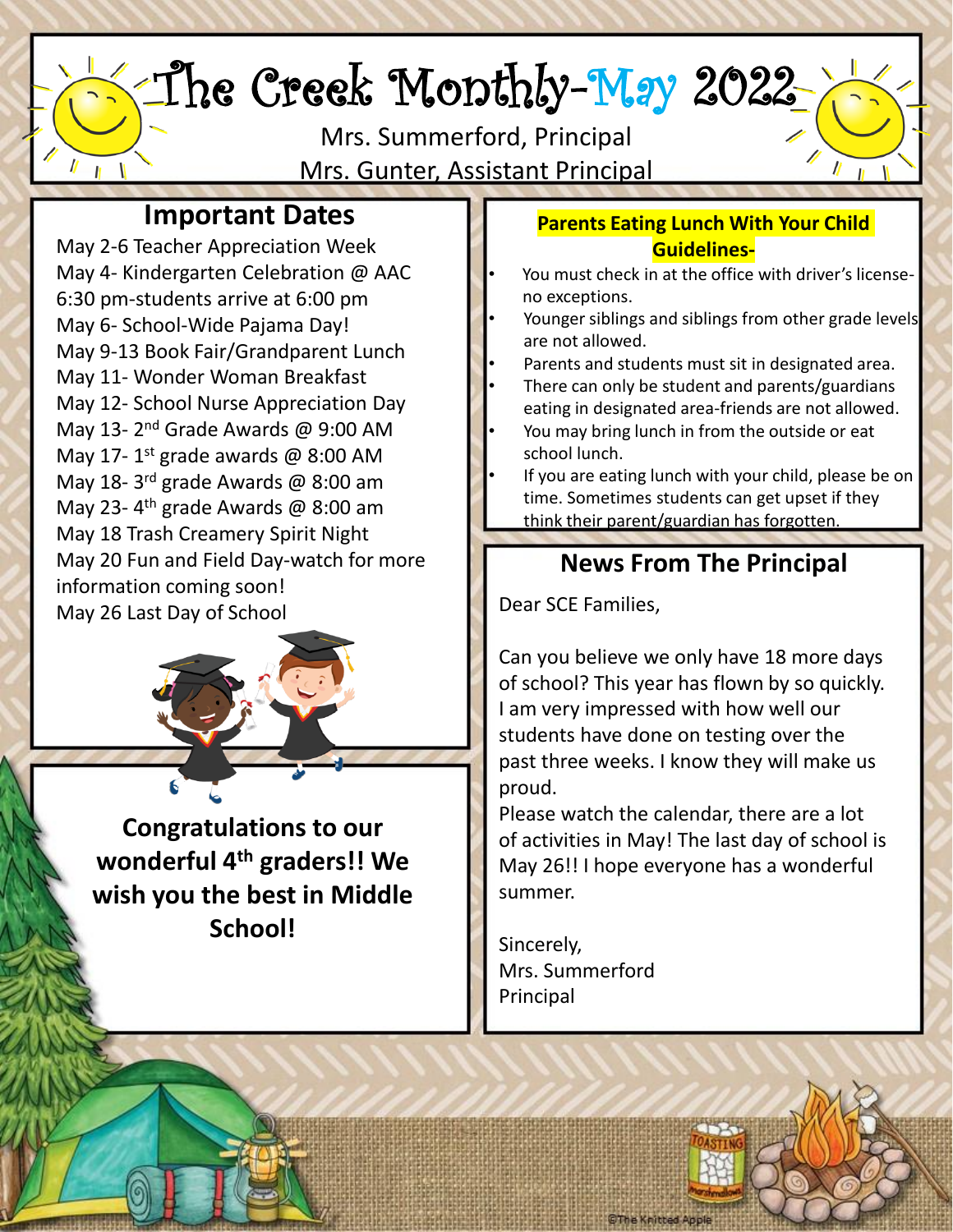## The Creek Monthly- May 2022

Page 2

## **Activity News**

#### **ART**

For the Month of May Sugar Creek Artists will be doing the following:

Kinder- Will be creating summer time inspired art projects while learning the elements of art 1st - Art history inspired paper sculptures 2nd- Will be creating James Rizzi inspired City Scapes 3rd- Will be doing paper mâché to create miniature sculptures

4th- Will be creating art history inspired masks

#### **Library**

#### Library: May

2-4: Students will be watching the book fair video and watching book talks to get ready for the book fair. Author studies to end the year: Dav Pilkey and Kate Dicamillo.

K-1: Students will be learning about ocean animals, farm animals, and zoo animals. We will be watching the book fair video and reading books that are going to be at the book fair.

#### **Global Connections**

We will finish off the year in Africa. This is our 4th continent we are studying this year. Students will find Africa on the map. We will explore the Sahara desert, Egypt and Kenya. Africa is a continent with many folk tales. Anansi is a major character of African folk tales. Students will hear a story about Anansi.

### **Physical Activity**

All grade levels will have workouts (age appropriate) and will be able to choose games that we have learned throughout the year.



## **Digital Literacy**

Wow! I cannot believe it is already May! This has been such a great year. To wrap up the year we will be reviewing important points from earlier in the year. We are going to focus on things like digital citizenship, keyboard shortcuts, cursor cues and coding. We also finished our typing tournament in 3rd and 4th grade and I am so proud of how hard my students worked! Congrats to the winners! 4th Grade winners: 1st Place: Ana Cate Hartfield, 2nd Place: Chloe Jensen, and 3rd place: Eslyne Porras 3rd Grade winners: 1st Place: Harper Jones, 2nd Place: Cooper Bevington and 3rd



Place: Aysha Biboletova